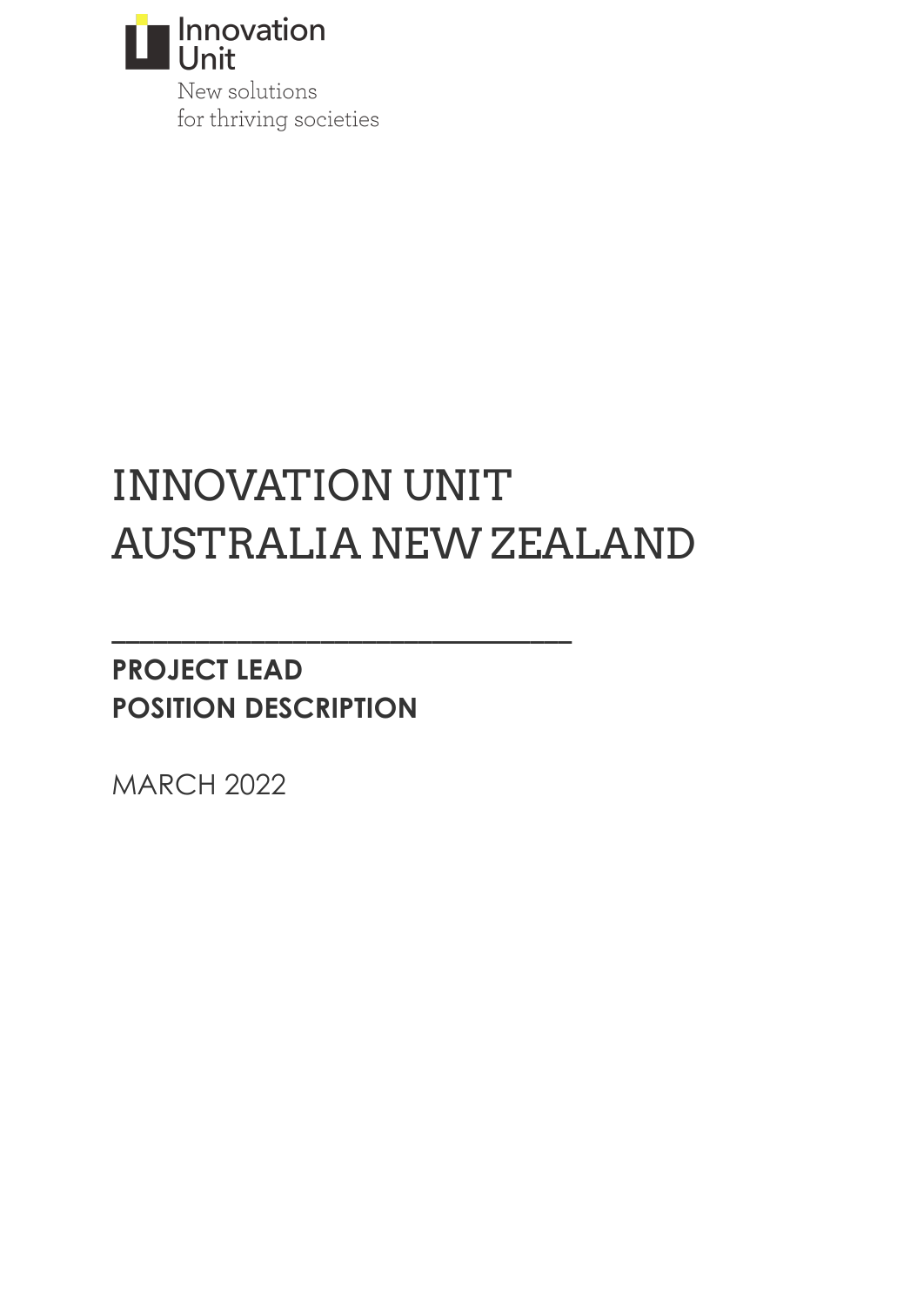# **POSITION DESCRIPTION PROJECT LEAD**

0.6 FTE - 0.8 FTE (Negotiable) Perth based Salary range: 80k - 85k PA Reports to: Director, Innovation Practice

## **WHO WE ARE**

Innovation Unit is a social enterprise that grows new solutions to complex social challenges. We use innovation to help create a world where more people belong and contribute to thriving societies. We build alliances with ambitious places, organisations and systems around the world to make sure innovation has lasting impact at scale. Innovation Unit believes in the power and potential of people to create change for the better.

# **ABOUT THE ROLE**

This is one of those roles where you get to help change the world. This role involves leading multidisciplinary project teams including, amongst others, practitioners, policy and subject matter experts, designers and researchers to simplify complex challenges and support transformational change in our partners' organisations.

Your work might include working to develop the next generation of new offers to improve outcomes for children and families accessing early learning and care; working with communities to co-design better futures; working with health professionals to build their capability to design initiatives alongside communities to improve well-being.

# **ABOUT YOU**

- You have strong and varied social innovation and/or design experience with skills in social research, co-design, service design, prototyping, service development and/or system change
- Demonstrated cultural competence in working with Aboriginal and Torres Strait Islander and other diverse groups
- You are experienced in managing and accounting for your and other's time
- You have interfaced with senior executives and senior public servants resulting in productive relationships and partnerships
- You have managed budgets
- You can make sense of complex information and distil insight that supports strong decision making.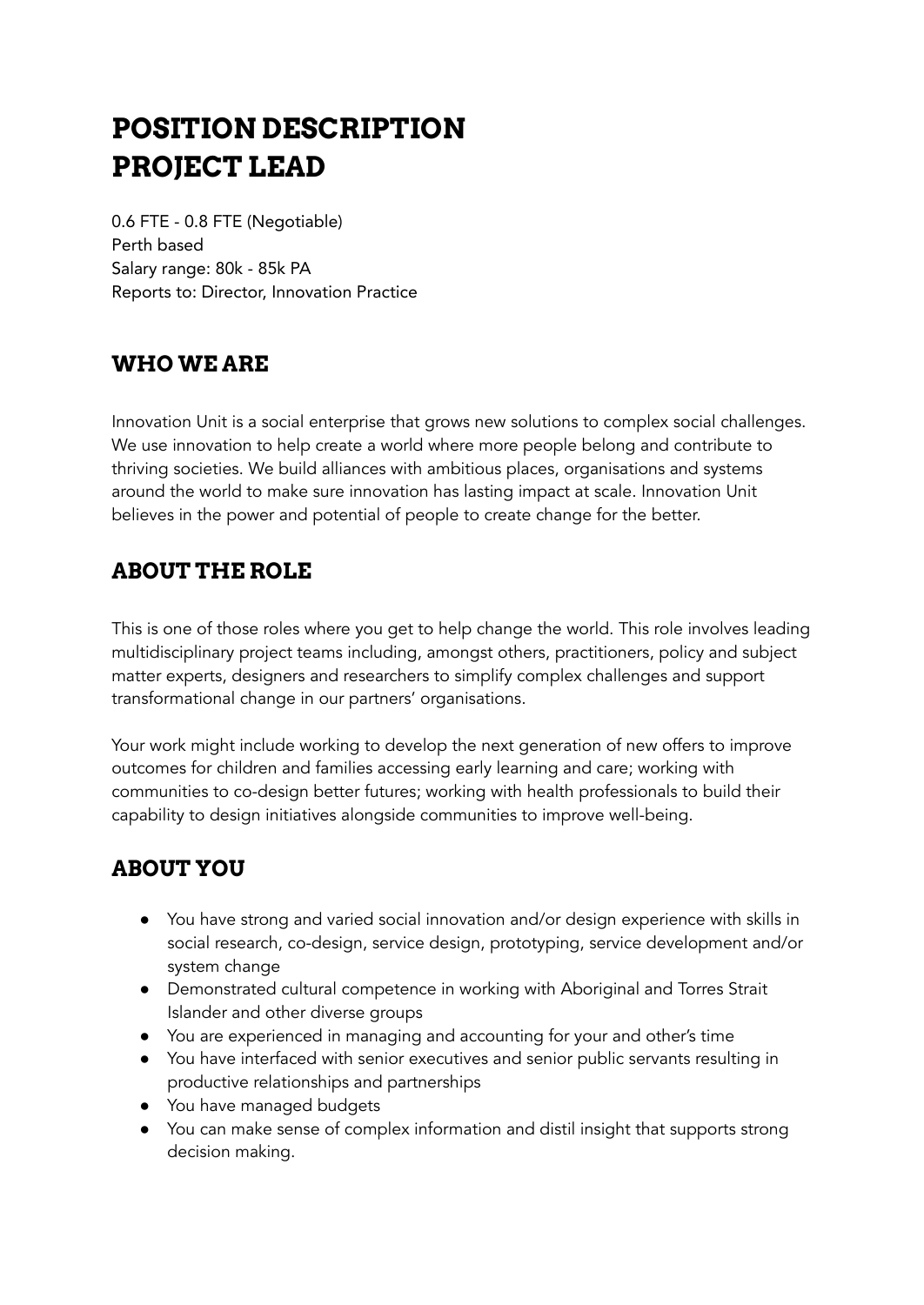- You have delivered powerful written and/or visual communications to a publishable standard
- You are comfortable leading people through a change and transformation process
- You can balance excellent facilitation skills with leading and shaping work to reach consensus
- You are confident and flexible and have experience working in interdisciplinary teams where collaboration is imperative
- You thrive with low supervision.

Ultimately, you are a reflective practitioner and a life-long learner.

## **KEY TASKS**

#### PARTNERSHIPS

- Establish and maintain relationships for trust with existing partners
- Create opportunities to deepen our partnerships and collaborations with existing partners to grow our impact.

#### PROJECT LEADERSHIP

- Support the management, design and delivery of a range of social innovation projects, ensuring milestones and outcomes are met within budget, and positive relationships are maintained with partners
- Recruit participants for co-design workshops, research and other innovation processes
- Undertake research activities including desktop research and work in the field.
- Coordinate all stakeholder engagement interview and workshop participation logistics (include participant liaison and scheduling)
- Write, edit and proof key project documents and reports
- Ensure travel, workshops, communication and other logistics related to project delivery are undertaken effectively
- Brief and oversee the production and delivery of visual design and communications products.

### THOUGHT LEADERSHIP

- Contribute to communicating our work in the social innovation and social design spaces, including writing and speaking
- Maintain and grow key relationships in the social innovation sectors/spaces
- Co-ordinate and contribute to occasional events that encourage or promote social innovation
- Develop new relationships in the social innovation and broader health, education and social sectors on behalf of Innovation Unit.

### BUSINESS DEVELOPMENT

- Identify and cultivate relationships with potential partners and partner organisations
- Contribute to the development and writing of proposals.